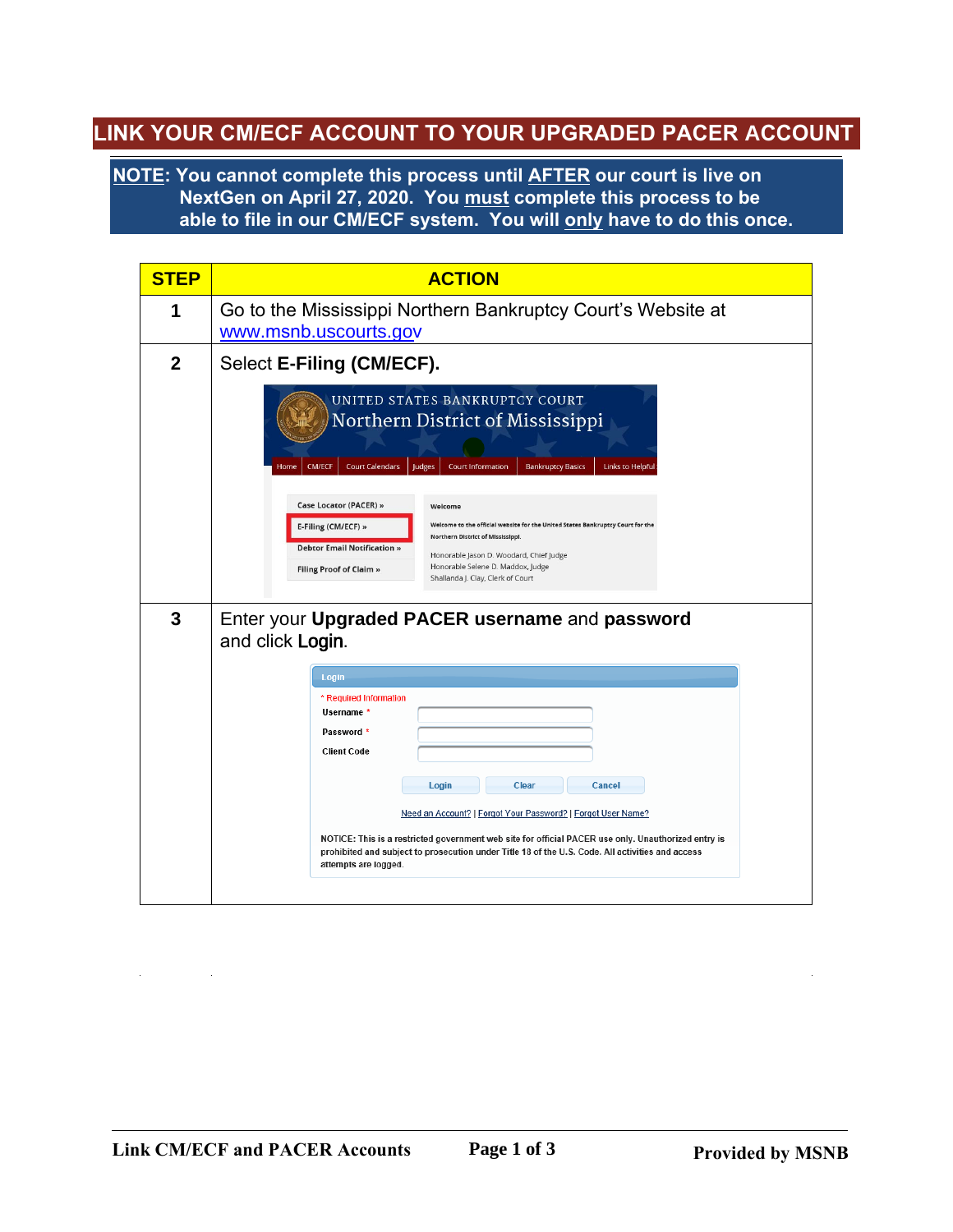## Link Your CM/ECF Account to Your Upgraded PACER Account

| 4<br>5 | Click on Utilities.<br>CMMECF Query Reports - Utilities - Help Log Out (Rick Thompson)<br><b>Your Account</b><br>Link New Pacer account to CM/ECF<br>Under Your Account, select Link New Pacer Account to CM/ECF.                                                                                                                                                           |
|--------|-----------------------------------------------------------------------------------------------------------------------------------------------------------------------------------------------------------------------------------------------------------------------------------------------------------------------------------------------------------------------------|
|        |                                                                                                                                                                                                                                                                                                                                                                             |
|        |                                                                                                                                                                                                                                                                                                                                                                             |
|        |                                                                                                                                                                                                                                                                                                                                                                             |
|        | <b>Utilities</b><br><b>Your Account</b><br><b>Change Your Client Code</b><br><b>Internet Payment History</b><br><b>Internet Payments Due</b><br>Link a CM/ECF account to my PACER account<br><b>Maintain Your ECF Account</b><br>Maintain Your Login/Password<br><b>Review Billing History</b><br><b>View PACER Account Information</b><br><b>View Your Transaction Log</b> |
| 6      | Enter your CM/ECF Login and Password, then click Submit.                                                                                                                                                                                                                                                                                                                    |
|        | Link a CM/ECF account to my PACER account<br>This utility links your PACER account with your e-filer account in this court.<br>If you use CM/ECF for PACER only, no action is necessary.                                                                                                                                                                                    |
|        | If you had a CM/ECF e-filing account in this court before the court converted to NextGen CM/ECF, enter your old CM/ECF login and password below and press<br>Submit. You will be prompted to confirm that you want to link your PACER account to your old CM/ECF e-filing account. Press Submit to link the accounts (or go<br>back if the names don't match).              |
|        | Enter your CM/ECF login and password and<br><b>CM/ECF</b> login:<br>click Submit.<br>CM/ECF password:                                                                                                                                                                                                                                                                       |
|        | NOTE: if you have forgotten your password,<br>use the link at the bottom.<br>Submit<br>Clear<br>Forgot login/password                                                                                                                                                                                                                                                       |
| 7      | Verify that the CM/ECF and PACER accounts listed are accurate and<br>click Submit. (DO NOT link a shared PACER account to your CM/<br><b>ECF account.)</b>                                                                                                                                                                                                                  |
|        | Link a CM/ECF account to my PACER account<br>Do you want to link these accounts?<br><b>CMECF</b> John Attorney<br>PACER<br>John Attorney<br>After you submit this screen, your old e-filing credentials for the CM/ECF account will be permanently linked to your upgraded PACER account. Use your upgraded PACER account to e-file in this<br>Clear<br>Submit              |
|        | A confirmation message will appear acknowledging that the accounts<br>have been linked.                                                                                                                                                                                                                                                                                     |
| 8      | Your PACER account has been linked to your CM/ECF account.                                                                                                                                                                                                                                                                                                                  |
| 9      | The Bankruptcy, Adversary and other menu items will now appear on<br>your screen.                                                                                                                                                                                                                                                                                           |